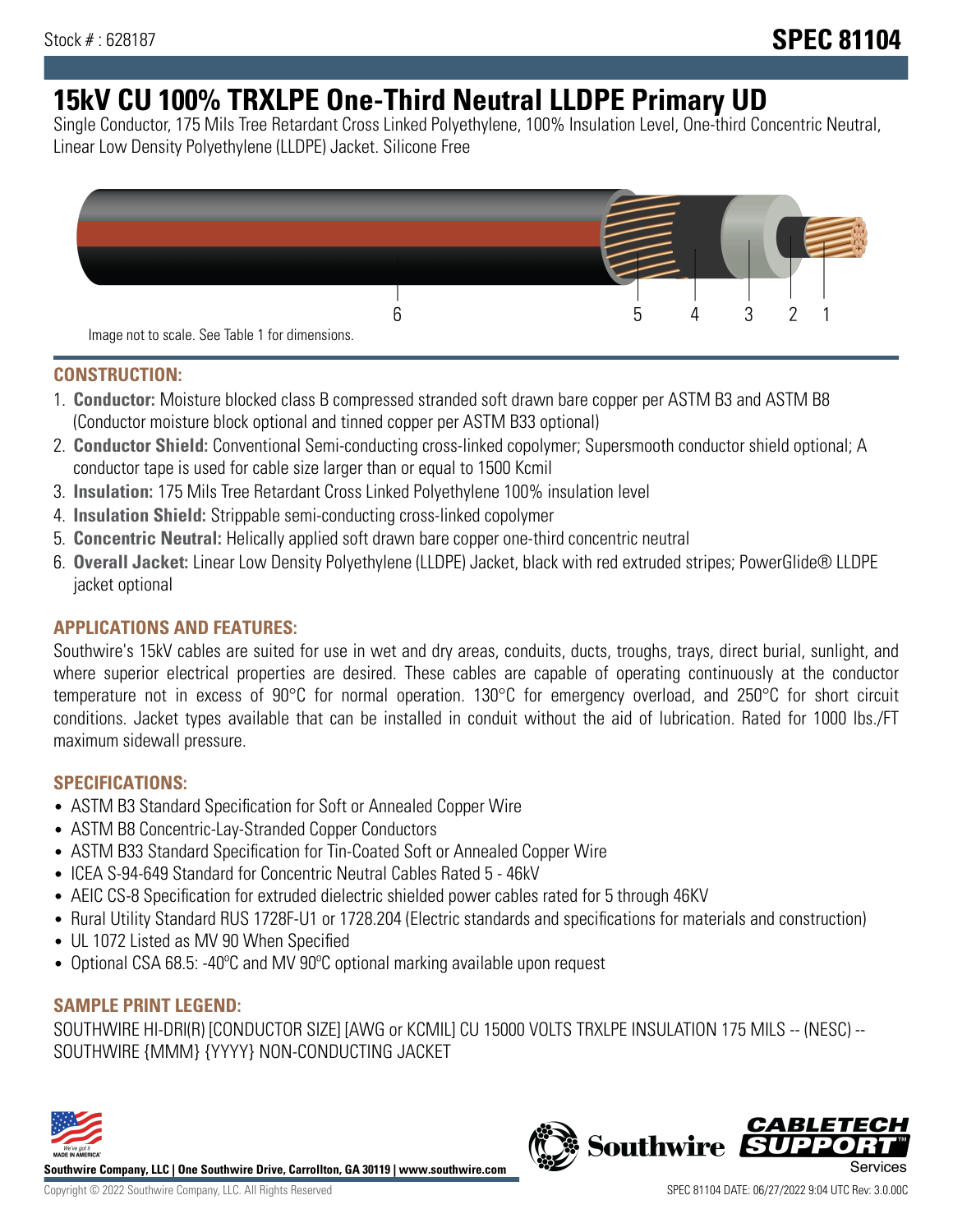# Stock # : 628187 **Stock # : 628187**

#### **Table 1 – Weights and Measurements**

| Stock<br>  Number | Cond<br><b>Size</b> | <b>Diameter</b><br>Over<br>Conductor | Diameter<br>Over<br>Insulation | Insul.<br><b>Thickness</b> | Diameter<br>Over<br>Insulation<br><b>Shield</b> | Concentric<br><b>Neutral</b> | Neutral DC<br>Resistance<br>$25^{\circ}$ C | Jacket<br><b>Thickness</b> | Approx.<br>OD | Approx.<br>Weight    | Min<br><b>Bending</b><br>Radius | Max Pull<br>Tension* <sup>1</sup> |
|-------------------|---------------------|--------------------------------------|--------------------------------|----------------------------|-------------------------------------------------|------------------------------|--------------------------------------------|----------------------------|---------------|----------------------|---------------------------------|-----------------------------------|
|                   | AWG/<br>Kcmil       | inch                                 | inch                           | mil                        | inch                                            | No. x AWG                    | $\Omega$ /1000ft                           | mil                        | inch          | Ib<br><b>Y1000ft</b> | inch                            | $\mathsf{lb}$                     |
| 628187            | 2/0<br>(19)         | 0.405                                | 0.792                          | 175                        | 0.872                                           | 11x14                        | 0.239                                      | 50                         | .100          | 892                  |                                 | 1065                              |

All dimensions are nominal and subject to normal manufacturing tolerances

◊ Cable marked with this symbol is a standard stock item

\* Pulling tension based on pulling eye directly connected to conductor

^ HiDri Plus - Water Blocking Powder. Black Jacket

# All black jacket

§ HiDri Plus - Water Blocking Powder. Black Jacket. CSA Listed

### **Table 2 – Electrical and Engineering Data**

| Cond.<br>Size         | 'DC<br>Resistance<br>@25°C | AC<br>Resistance<br>$\varpi$ 90°C | Capacitive<br>Reactance @<br>60Hz | Inductive<br>Reactance<br>@ 60Hz | Charging<br>Current | <b>Dielectric</b><br>Loss | Zero<br>Sequence<br>Impedance*    | Positive<br>Sequence<br>Impedance <sup>+</sup> | Short<br>Circuit<br>Current @<br>30 Cycle | Allowable<br>Ampacity in<br>Duct 90°C1 | Allowable<br>Ampacity<br><b>Directly</b><br>Buried 90°C‡ |
|-----------------------|----------------------------|-----------------------------------|-----------------------------------|----------------------------------|---------------------|---------------------------|-----------------------------------|------------------------------------------------|-------------------------------------------|----------------------------------------|----------------------------------------------------------|
| AWG/<br>Kcmil         | $\Omega/1000$ ft           | $\Omega/1000$ ft                  | $M\Omega^*1000$ ft                | $\Omega/1000$ ft                 |                     | A/1000ft W/1000ft         | $Q/1000$ ft                       | $O/1000$ ft                                    | Amp                                       | Amp                                    | Amp                                                      |
| $\frac{2}{0}$<br>(19) | 0.081                      | 0.101                             | 0.040                             | 0.043                            | 0.218               | 0.567                     | $ 0.319 + i0.104 0.103 + i0.042 $ |                                                | 4026.2                                    | 230                                    | 285                                                      |

\* Calculations are based on three cables triplexed / concentric shield / Conductor temperature of 90°C / Shield temperature of 45°C / Earth resistivity of 100 ohmsmeter

† Ampacities are based on Figure 7 of ICEA P-117-734 (Single circuit trefoil, 100% load factor, 90°C conductor temperature, earth RHO 90, 36" burial depth) ‡ Ampacities are based on Figure 1 of ICEA P-117-734 (Single circuit trefoil, 100% load factor, 90°C conductor temperature, earth RHO 90, 36" burial depth)

### **Table 3 – Weights and Measurements (Metric)**

| Stock<br>Number | Cond.<br><b>Size</b> | <b>Diameter</b><br>Over<br>Conductor | Diameter<br><b>Over</b><br>Insulation | Insul.<br><b>Thickness</b> | <b>Diameter</b><br>Over<br>Insulation<br><b>Shield</b> | Concentric<br><b>Neutral</b> | Neutral DC<br>Resistance<br>$25^{\circ}$ C | Jacket<br><b>Thickness</b> | Approx.<br>0D | Approx.<br>Weight | Min<br>Bending<br>Radius | Max Pull<br>Tension* |
|-----------------|----------------------|--------------------------------------|---------------------------------------|----------------------------|--------------------------------------------------------|------------------------------|--------------------------------------------|----------------------------|---------------|-------------------|--------------------------|----------------------|
|                 | AWG/<br>Kcmil        | mm                                   | mm                                    | mm                         | mm                                                     | No. x AWG                    | $\Omega$ /km                               | mm                         | ımm           | ka/km             | mm                       | newton               |
| 628187          | 2/0<br>(19)          | 10.29                                | 20.12                                 | 4.44                       | 22.15                                                  | 11x14                        | 0.78                                       | 1.27                       | 27.94         | 327               | 203.20                   | 4739                 |

All dimensions are nominal and subject to normal manufacturing tolerances

◊ Cable marked with this symbol is a standard stock item

\* Pulling tension based on pulling eye directly connected to conductor

^ HiDri Plus - Water Blocking Powder. Black Jacket

# All black jacket

§ HiDri Plus - Water Blocking Powder. Black Jacket. CSA Listed

# **Table 4 – Electrical and Engineering Data (Metric)**

| Cond<br>Size          | <b>DC</b><br>Resistance<br>@25°C | AC<br>Resistance<br>@90°C | Capacitive<br>Reactance<br>@ 60Hz | Inductive<br>Reactance<br>@ 60Hz | Current | Charging Dielectric<br>LOSS. | Zero<br>Sequence<br>Impedance* | Positive<br>Sequence<br>Impedance* | Short<br>Circuit<br>Current @<br>30 Cycle | Allowable<br>Ampacity in<br>Duct 90°C1 | Allowable<br>Ampacity<br>Directly<br>Buried 90°C‡ |
|-----------------------|----------------------------------|---------------------------|-----------------------------------|----------------------------------|---------|------------------------------|--------------------------------|------------------------------------|-------------------------------------------|----------------------------------------|---------------------------------------------------|
| AWG/<br>Kcmil         | $\Omega$ /km                     | $\Omega$ /km              | $M\Omega^*$ km                    | $\Omega$ /km                     | A/km    | W/km                         | $\Omega/1000$ ft               | $\Omega/1000$ ft                   | Amp                                       | Amp                                    | Amp                                               |
| $\frac{2}{0}$<br>(19) | 0.2657                           | 0.33                      | 0.0122                            | 0.1411                           | 0.715   | .8602                        | $0.319 + 0.104$                | $0.103 + j0.042$                   | 4026.2                                    | 230                                    | 285                                               |





Southwire SUP

CABLETECI

Ð